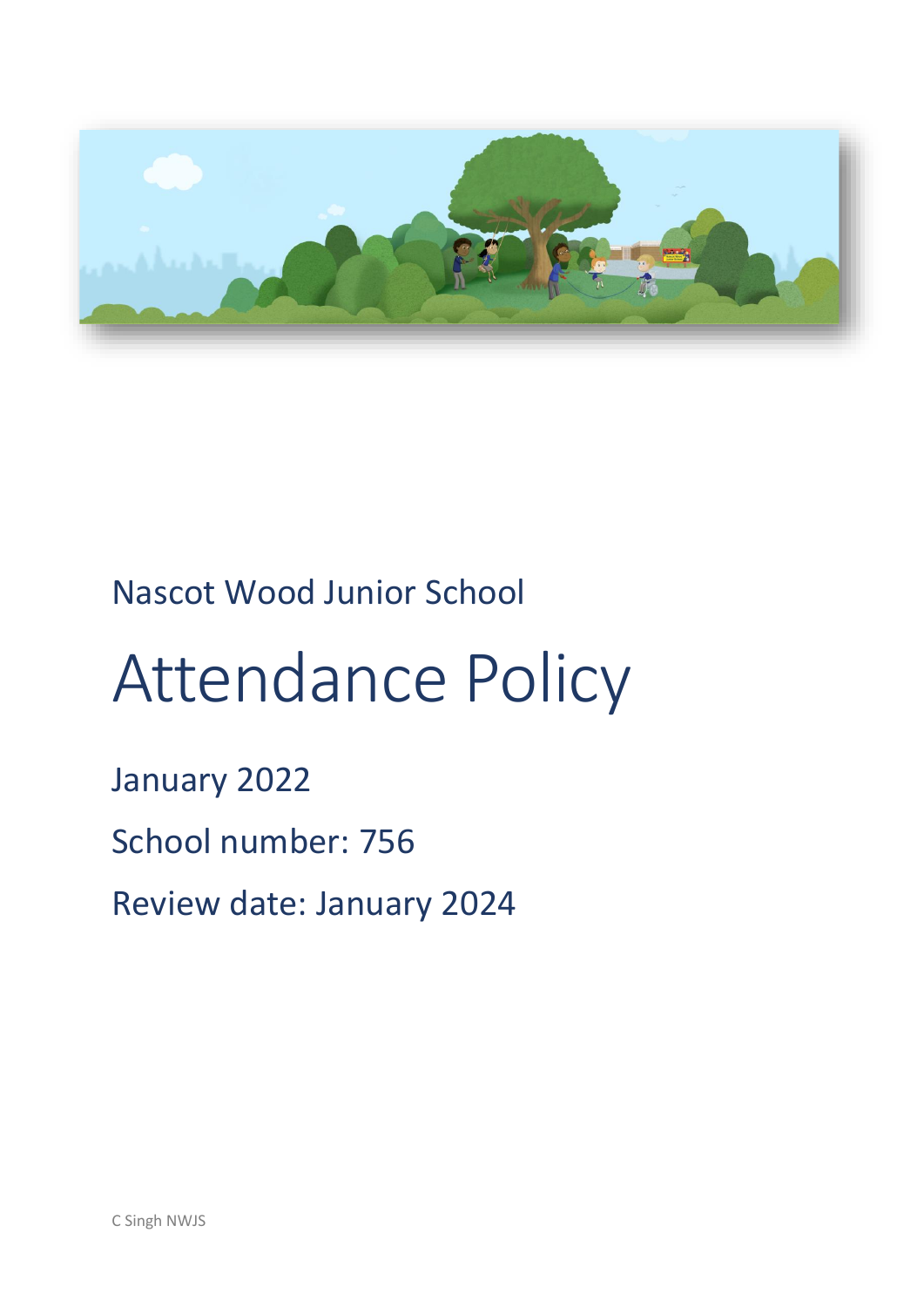## Introduction

Regular and punctual school attendance is important. Pupils need to attend school regularly if they are to take full advantage of the educational opportunities available to them by law. Nascot Wood Junior School recognises its responsibilities to ensure pupils are in school and on time, therefore having access to learning for the maximum number of days and hours.

Our policy applies to all children registered at this school and this policy is made available to all parents/carers of pupils who are registered at our school on our school website.

This policy has been written to adhere to the relevant Children Acts, Education Acts, Regulations and Guidance from the Department for Education in addition to guidance from the Local Authority.

Although parents/carers have the legal responsibility for ensuring their child's good attendance, the Headteacher and Governors at our school work together with other professionals and agencies to ensure that all pupils are encouraged and supported to develop good attendance habits. Procedures in this policy are followed to ensure this happens.

Children who are persistently late or absent soon fall behind with their learning .Children who are absent from school frequently develop large gaps in their learning which will impact on their progress and their ability to meet age related learning expectations. A child whose attendance drops to 90% each year will, over their time at primary school, have missed two whole terms of learning.

# Aims and Objectives

This attendance policy ensures that all staff and governors in our school are fully aware of and clear about the actions necessary to promote good attendance.

Through this Policy we aim to:

- **EX** Continue to improve pupils' achievement by ensuring high levels of attendance and punctuality
- Achieve a minimum of 95% attendance for each child, apart from those with chronic health issues
- **EX** Create an ethos in which good attendance and punctuality are recognised as the norm and seen to be valued by the school
- Raise awareness of parents, carers and pupils of the importance of uninterrupted attendance and punctuality at every stage of a child's education
- Work in partnership with pupils, parents, staff so that all pupils realise their potential, unhindered by unnecessary absence
- **Promote a positive and welcoming atmosphere in which pupils feel safe, secure, and valued, and** encourage in pupils a sense of their own responsibility
- $R<sub>2</sub>$  Recognise the key role of all staff in promoting good attendance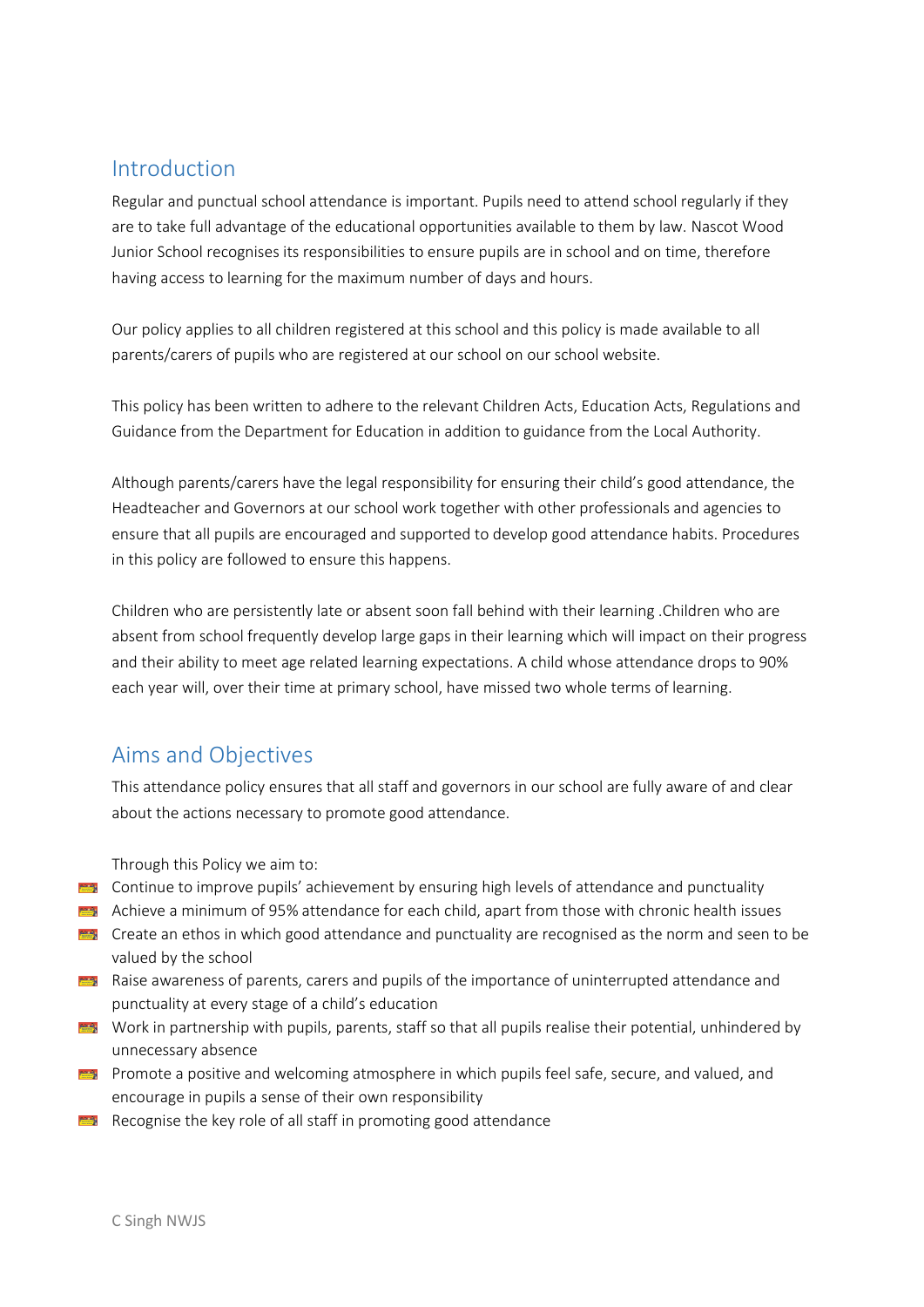We maintain and promote good attendance and punctuality through:

- Raising awareness of attendance and punctuality issues among all staff, parents and pupils
- **EX** Ensuring that parents have an understanding of the responsibility placed on them for making sure their child attends regularly and punctually
- E Equipping children with the life skills needed to take responsibility for good school attendance and punctuality appropriate to the child's age and development
- **Maintaining effective means of communication with parents, pupils, staff and governors on school** attendance matters
- **Developing and implementing procedures for identifying, reporting and reviewing cases of poor** attendance and persistent lateness
- Supporting pupils who have been experiencing any difficulties at home or at school which are preventing good attendance
- **Developing and implementing procedures to follow up non-attendance at school**

## Definitions

#### *Authorised absence*

- **An absence is classified as authorised when a child has been away from school for a legitimate reason** and the school has received notification from a parent or carer. For example, if a child has been unwell and the parent telephones the school to explain the absence
- Only the school can make an absence authorised. Parents do not have this authority. Consequently not all absences supported by parents will be classified as authorised

#### *Unauthorised absence*

- **An absence is classified as unauthorised when a child is away from school without the permission of** the school
- **Therefore the absence is unauthorised if a child is away from school without good reason, even with** the support of a parent
- All term-time holidays will be considered as unauthorised absence apart from in exceptional circumstances

# Procedures

Our school will undertake to follow the following procedures to support good attendance:

- **Maintain appropriate registration processes**
- **To maintain appropriate attendance data**
- To communicate clearly the attendance procedures and expectations to all staff, governors, parents and pupils
- To have consistent and systematic daily records which give detail of any absence and lateness
- To follow up absences and persistent lateness if parents/carers have not communicated with the school
- To inform parents/carers what constitutes authorised and unauthorised absence
- $\blacksquare$  To strongly discourage unnecessary absence through holidays taken during term time
- $\Box$  To work with parents to improve individual pupils attendance and punctuality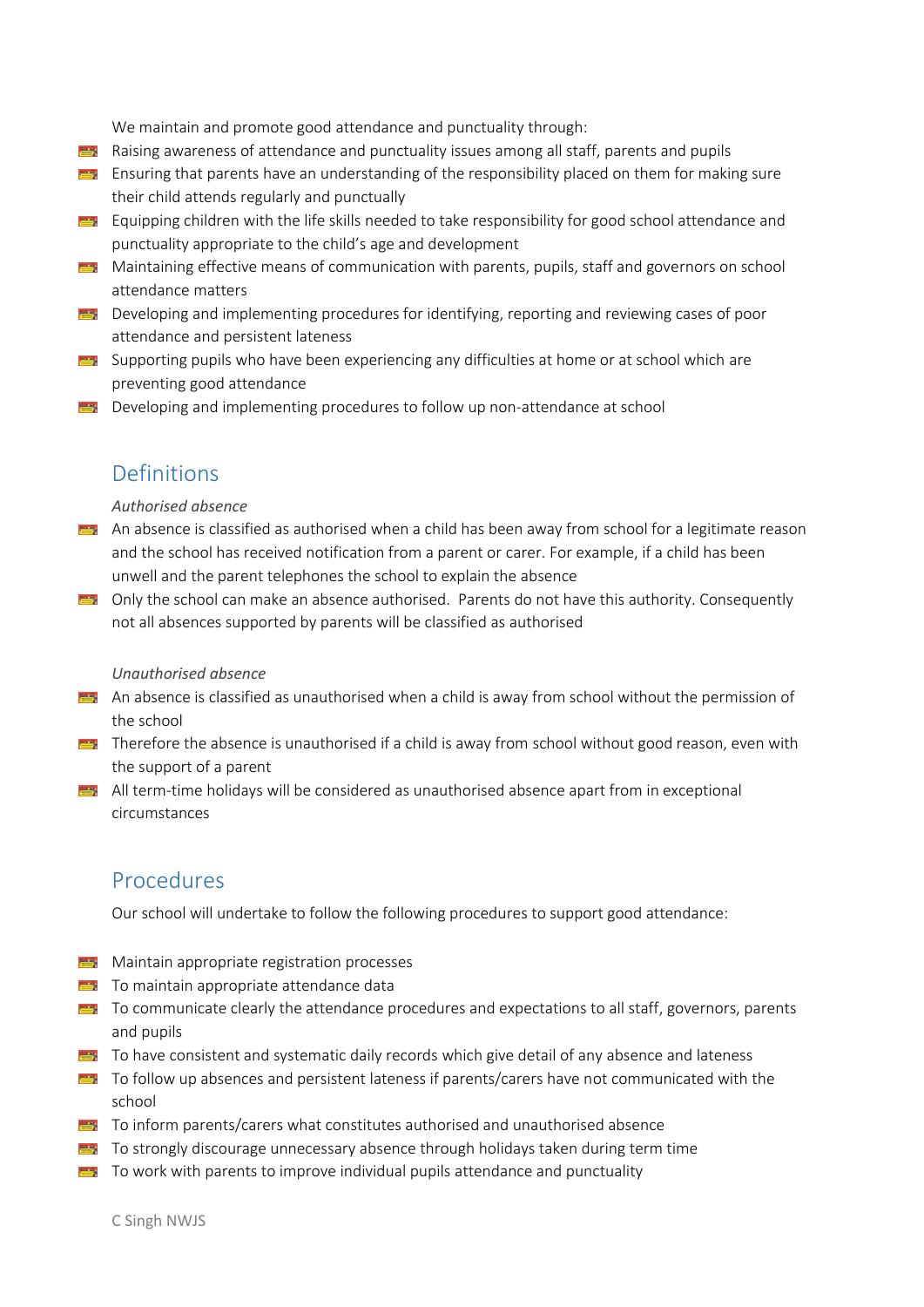- To refer to the Attendance Office any child whose attendance causes concern and where parents/carers have not responded to school initiatives to improve
- To report attendance statistics to Hertfordshire LA and the DfE where requested
- All staff should be aware that they must raise any attendance or punctuality concerns to the Headteacher

## Responsibilities

All members of school staff have a responsibility for identifying trends in attendance and punctuality. The following includes a more specific list of the kinds of responsibilities which individuals might have.

#### *Class teacher*

Class teachers are responsible for:

- **EF** Informing the Leadership Team where there are concerns and acting upon them
- **Providing background information to support referrals**
- **Monitoring follow-up once actions have been taken to correct attendance concerns**
- **EM** Emphasising with their class the importance of good attendance and promptness
- Following up absences with immediate requests for explanation which should be noted inside the register
- $\Box$  Discussing attendance issues at consultation evenings where necessary

#### *Headteacher*

The Headteacher is responsible for:

- **Example 20 Service 10 Service 20 Service 20 Service 20 Service 20 Service 20 Service 20 Service 20 Service 20 S**
- **THE Trends in authorised and unauthorised absence**
- **EX** Contacting families where concerns are raised about absence including arranging meetings to discuss attendance issues
- **EX** Monitoring individual attendance where concerns have been raised
- **EX** Making referrals to the Attendance Improvement Officer
- **Providing reports and background information to inform discussion with the school's Attendance** Improvement Officer
- Liaising with other professionals to determine potential sources of difficulties and reasons for absence.

#### *Administration staff*

Staff in the School Office are responsible for:

- **EX** Collating and recording registration and attendance information
- **TEST** Taking and recording messages from parents regarding absence
- **Example 1** Ensuring the Absence/Late Book is completed
- **EX** Contacting parents of absent children where no contact has been made
- **Recording details of children who arrive late or go home**
- Keeping an overview of class and individual attendance looking particularly for either poor overall attendance, anomalies in patterns of attendance and/ or unusual explanations for attendance offered by children and their parents/ carers and reporting concerns to the Headteacher
- Sending out standard letters regarding attendance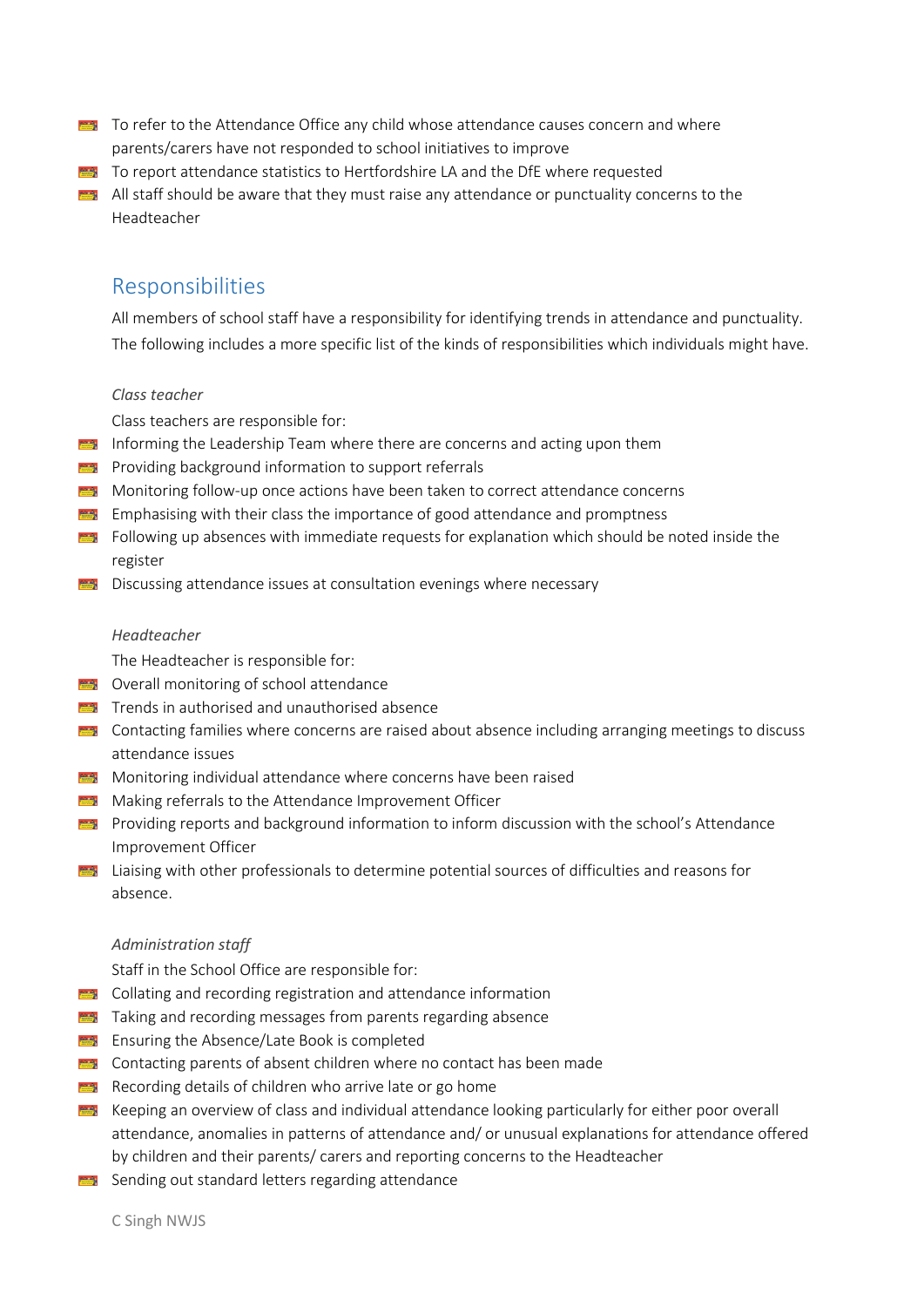#### *Parents*

Parents/Carers are responsible for:

- **EX** Ensuring that their child attends school regularly and punctually unless prevented from doing so by illness or attendance at a medical appointment
- **EX** Contacting the school office on the first morning of absence
- Informing the school in advance of any medical appointments in school time. For the absence to be recorded as a medical absence we do require evidence from the doctor or dentist. (Appointment card/letter)
- Making requests for authorised absence in term time, only if absolutely necessary as these are not automatically authorised
- Talking to the school as soon as possible about any child's reluctance to come to school so that problems can be quickly identified and dealt with

# Registration

The school gates open at 8.30 until 8.50 am.

Each class teacher has the responsibility for keeping an accurate record of attendance. Any pupil who is absent must be recorded at the beginning of the morning and afternoon session. The attendance register must be completed by the class teacher by 8.55 and by 1.20pm. Please register the children on SIMS (Attendance code / and \ for pupils who are present, N for absent)

Attendance registers are legal documents and these must be kept secure and preserved for a period of three years after the date they were last used.

### **Lateness**

Once the doors are closed at 8.50am the only way to get into school is via the school office. Any pupil who comes into school this way from 8.50am will be marked as late in the attendance record. Records are kept of those pupils who are late, this is documented on the electronic register for each pupil (Attendance code L). Any child who arrives for school later than 9.15 will be marked as having an unauthorised absence for the morning. (Attendance code U).

Children who have attended a dentist or doctor's appointment and subsequently come to school later than 9.05am will have the absence recorded as a medical absence (Attendance code M).

Children who are persistently late miss a significant amount of learning, often the most important aspect, as the beginning of the day is where the teacher explains the learning and what each child is expected to achieve.

Where there have been persistent incidents of lateness parents/carers will receive a letter advising them of the concerns and the school will provide opportunities for parents/carers to seek support and advice to address these issues.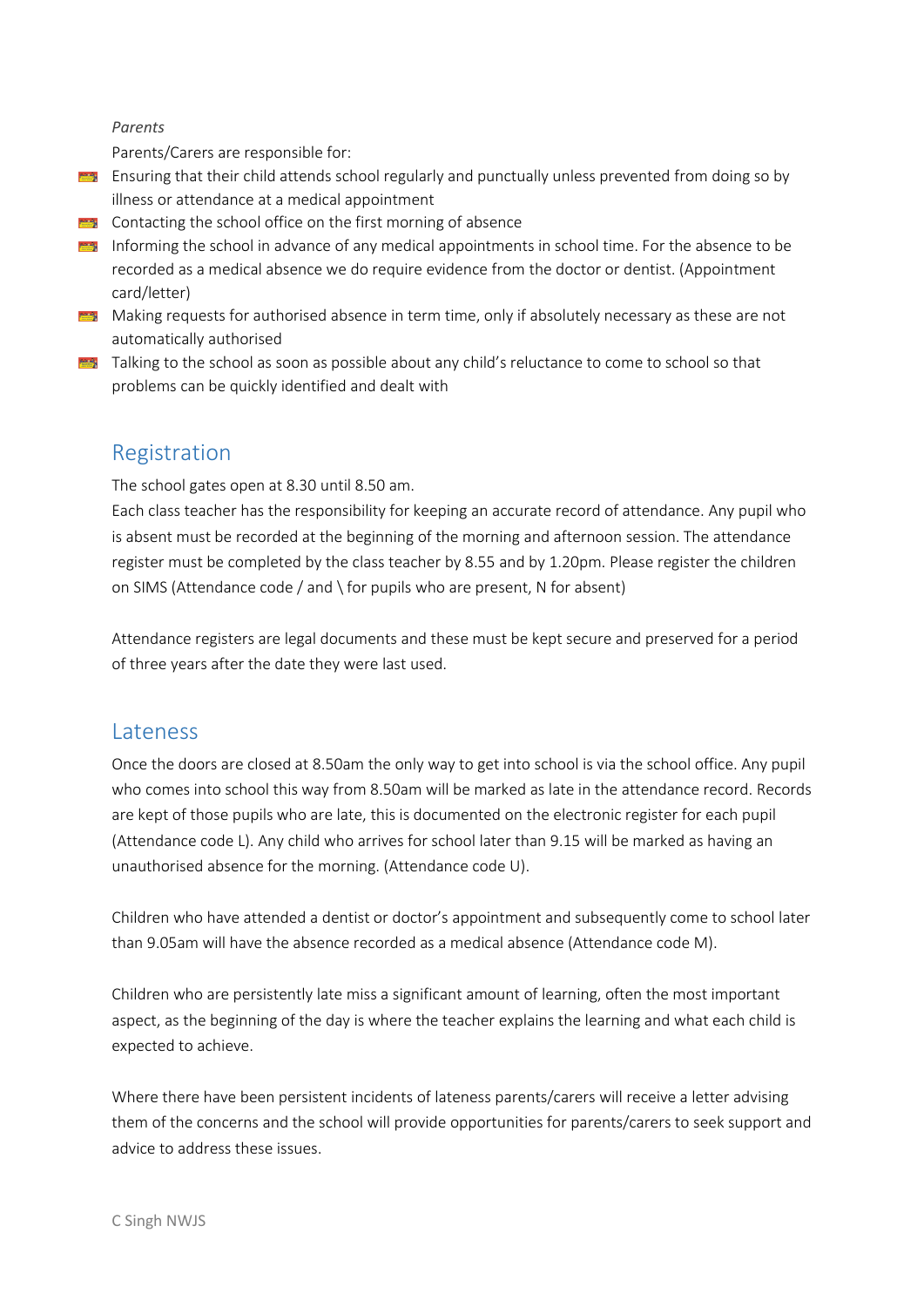# Absences

Parents/carers should contact the school on the first day of their child's absence. When parents/carers notify us of their child's absence it is important that they provide us with details of the reason for their absence.

All absences are recorded as either authorised or unauthorised absences on the computer. It is important that we receive accurate information from parents with reasons for the child's absence. This information is used to determine whether the absence is authorised or unauthorised. The Headteacher has the responsibility to determine whether absences are authorised or unauthorised.

Where we have not received reasons for a child's absence then we send a letter requesting these details to parents/carers to complete. If this letter is not completed and returned by the specified date then the absence will be recorded as an unauthorised absence (Attendance Code O)

# First Day Contact

Where a child is absent from school and we have not received any verbal or written communication from the parent, then we initiate a first day contact process. Office staff check all of the registers from 9.00am to 9.30am on a daily basis, to identify those pupils who are absent. There are occasions when we are unaware why the child is absent and we will contact the parent to check the reasons for the child's absence.

#### *Illness*

When children have an illness that means they will be away from school long term, the school will do all it can to send material home, so that they can keep up with their school work.

If the absence is likely to continue for an extended period, or be a repetitive absence, the school will contact the support services to see if arrangements can be made for the child to be given some home tuition outside school.

Where over the course of an academic year, a child has repeated periods of illness, the school will write to parents to ask them to provide medical evidence for each future period of illness related absence. This evidence could be a Doctor's note, appointment card or copy of a prescription. We may seek written permission from you for the school to make their own enquiries.